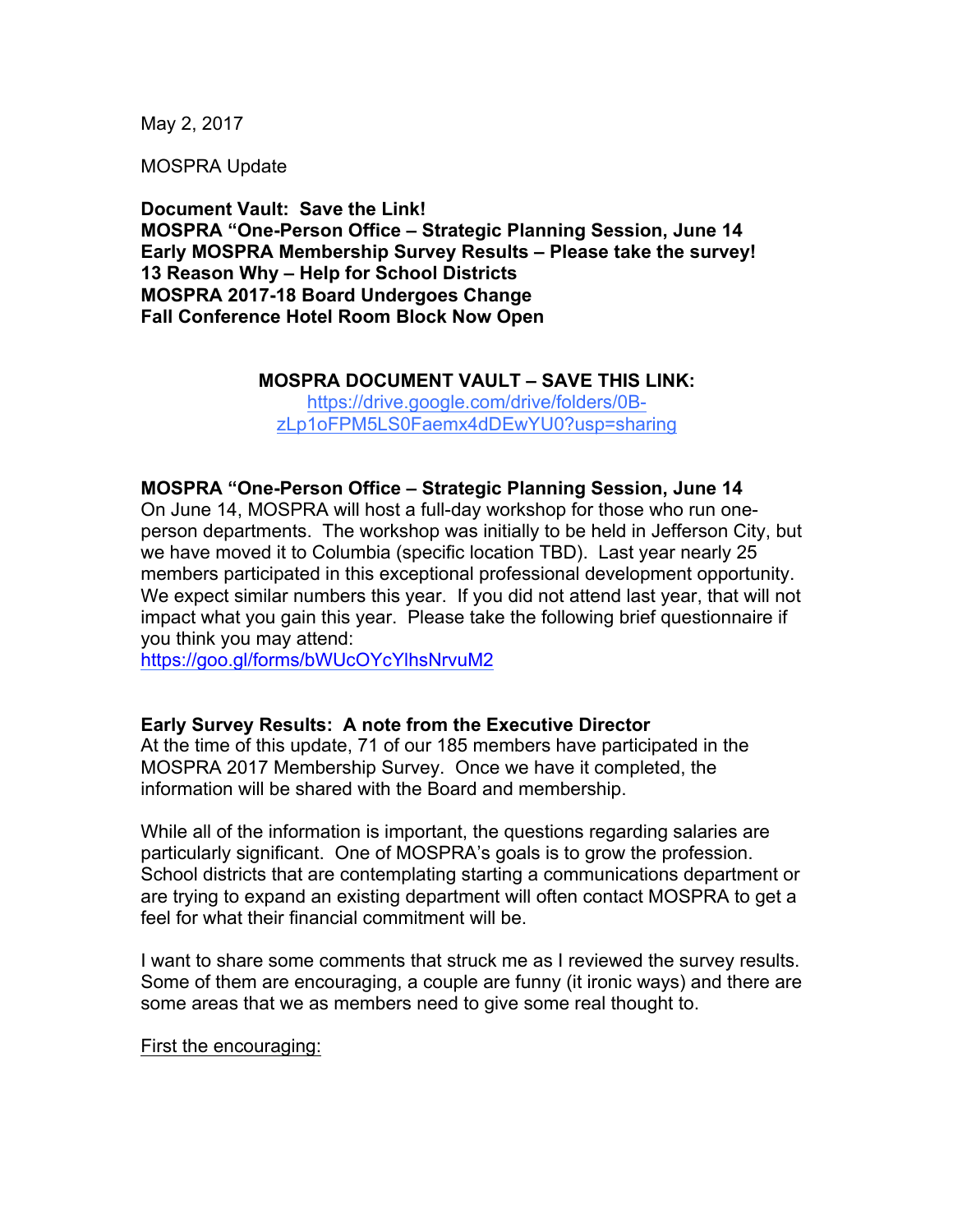At least eight members were interested to learn more about the Sub-Regional ("Rogue") meetings that MOSPRA has developed (or is in the process of developing). For those members who can't easily attend the regional meeting, these sub-regional meetings can be very helpful.

There are three active groups:

- West Central contact Jill Filer (jill.filer@harrisonvilleschools.org)
- Northwest contact either Sonja Love (loves@ksdr1.net) or Jaret Tomlinson (jtomlinson@estigers.k12.mo.us)
- Southeast contact Merideth Pobst. (mpobst@jr2mail.org)

Two other groups are being developed:

- North Central Contact Marci Minor (mminor@hallsville.org)
- Jefferson County (South of St. Louis) contact Katie Cothron (kcothron@northwestschools.net)

If you are interested in participating in these groups, please reach out to the contact person or contact me.

Also, just so you know, we call them "Rogue" groups because Jill Filer started the West Central meetings on her own, *because she's like that*! It was such a great idea that MOSPRA formalized it.

### The humorous (at least as I see it):

Recently I was at a board meeting and one of the members of the board was frustrated that more people didn't understand the work that the board was doing. He suggested that a "white paper" should be posted on the district website so that people would educate themselves. I texted the PR person who serves this board and said, "I feel your pain." I share this with you because 65% of those who have taken the survey say they rarely or never visit the MOSPRA website (shocking, I know). I think we all know that websites are often not the *go-to* they used to be. At the same time, the content needs to be relevant in order to attract visitors to the website. As it stands, the more robust "Document Vault" is particular popular, and, of course, members come to find contact information and registration forms for events.

### Worthy of consideration

MOSPRA members are typically very outgoing people and I'd like to think we are receptive to new members, but we are no different than many groups who gravitate towards those we have long-time connections with. A couple of survey participants noted that at times our organization can be "cliquey."

This is not an admonishment of our members, but a reminder that we need to be mindful to reach out to our colleagues. At the same time, for those who are new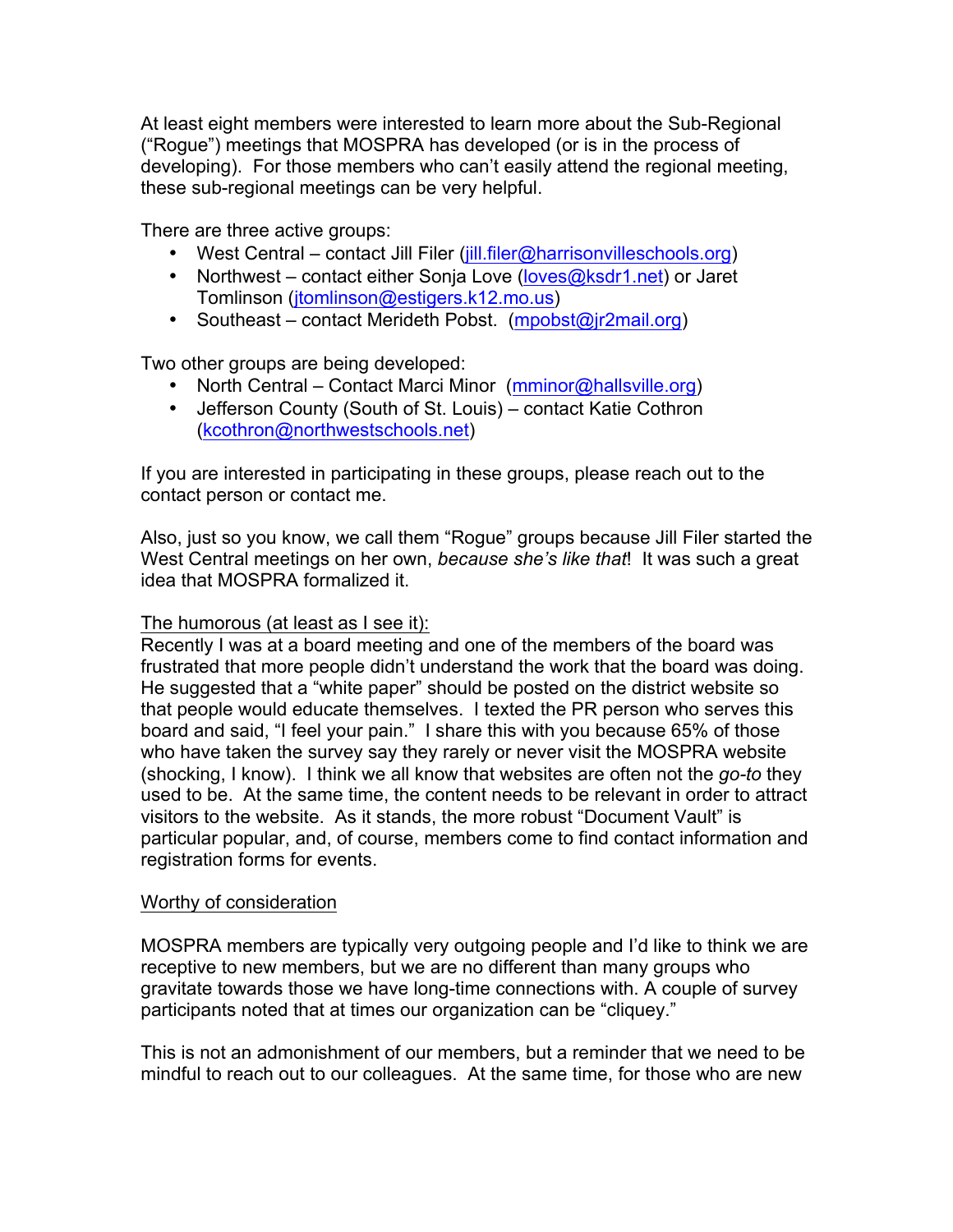to MOSPRA, never hesitate to seek out your colleagues for assistance and support (or just to have a conversation).

Again, once the survey is closed, we'll share the general results.

If you have not taken the survey, please do before May  $9<sup>th</sup>$ .

Membership Survey Link: https://goo.gl/forms/0QFPfwUPAQkkScHf1

# **13 Reason Why – Help for School Districts**

The Netflix series "13 Reasons Why" is generating a lot of interest among mental health advocates. The series deals with teenage suicide. Information and sample letters to parents can be found in the MOSPRA Vault under "Mental Health."

The National Association of School Psychologists website provides excellent resources: http://www.nasponline.org/resources-andpublications/resources/school-safety-and-crisis/preventing-youth-suicide/13 reasons-why-netflix-series-considerations-for-educators

Members may access the Document Vault at this link (and SAVE THE LINK!): https://drive.google.com/drive/folders/0BzLp1oFPM5LS0Faemx4dDEwYU0?usp=sharing

# **MOSPRA 2017-18 Board Undergoes Change**

In December, MOSPRA members cast their votes and set the 2017-2018 Executive Board; unfortunately, Josey McPhail (Republic), the Ozark Director, had to resign her post. Fortunately, several Ozark Region members have stepped up to help. Teresa Bledsoe (Springfield) will serve as the Director and Jacy Overstreet (Lebanon) and Ben Fisher (Reeds Spring) will assist in coordinating Ozark Region monthly meetings.

# **2017-18 MOSPRA Board**

President, Paul Tandy, APR (Parkway) Treasurer, Doug Bray (Ritenour) Secretary, Curtis Chesick, Ed.D (Ozark) Past President, Lana Snodgras (West Plains) Western Director, Kelly Wachel (Center) Sarah Potter, APR (Missouri Department of Elementary and Secondary Education) Ozark Director, Teresa Bledsoe (Springfield) Eastern Director, Erica Chandler (Affton)

# **Fall Conference Hotel Room Block Now Open**